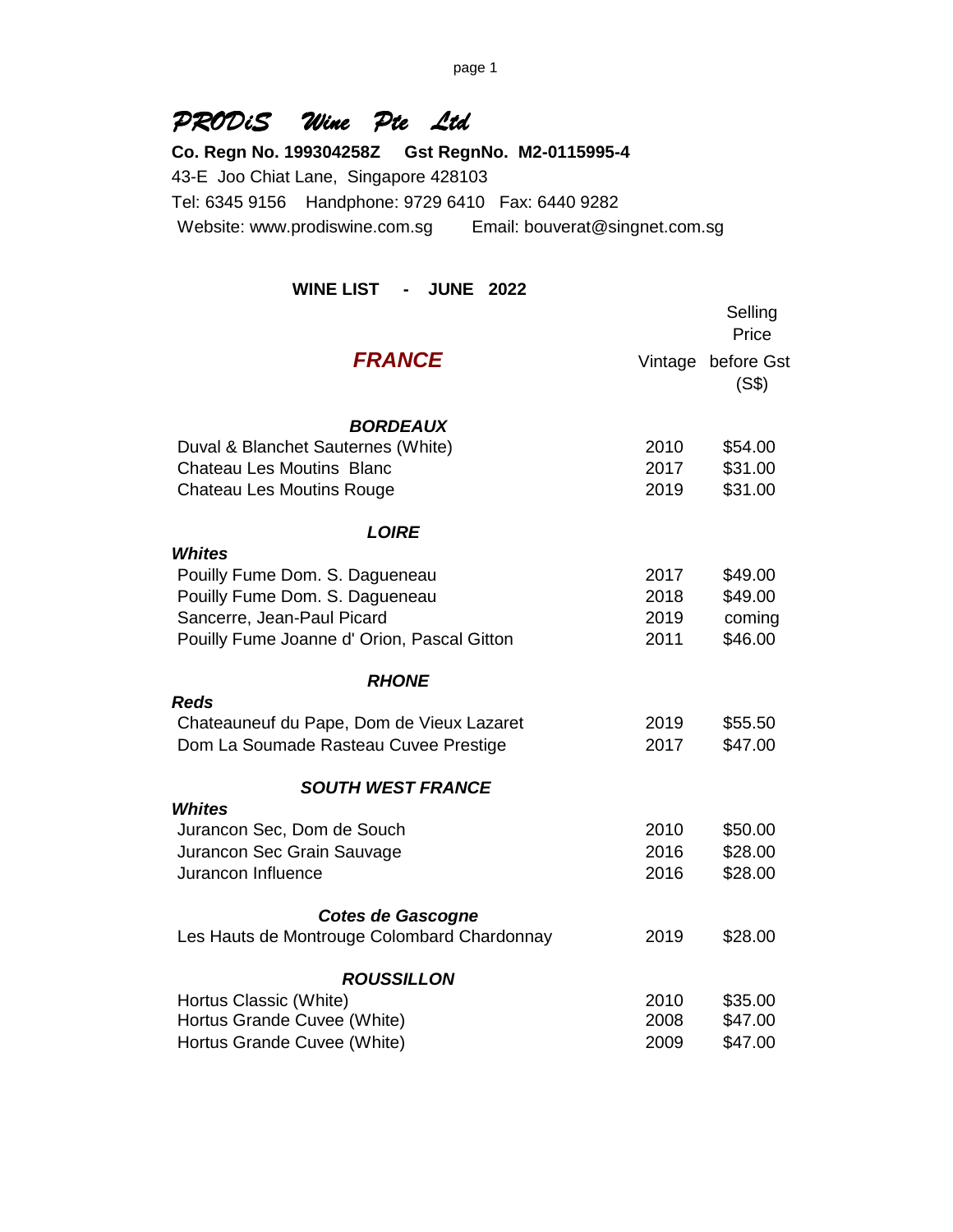#### *ALSACE*

| Josmeyer - Whites                                                          |           |          |
|----------------------------------------------------------------------------|-----------|----------|
| Pinot Blanc Mise de Printemps, half bot.                                   | 2010      | \$22.00  |
| <b>Tokay Pinot Gris Les Fromenteaux</b>                                    | 2009      | \$49.00  |
| <b>Tokay Pinot Gris Fondation</b>                                          | 2004      | \$59.00  |
|                                                                            |           |          |
| Wolfberger                                                                 |           |          |
| Cremant d'Alsace Prestige White (sparkling)                                | <b>NV</b> | \$42.00  |
| Cremant d'Alsace Pinot Gris White (sparkling)                              | <b>NV</b> | \$38.00  |
| Cremant d'Alsace Rose                                                      | <b>NV</b> | \$38.00  |
|                                                                            |           |          |
| <b>Languedoc Rousillon</b><br>Domaines des Carabiniers Rhone - Lirac Blanc | 2011      |          |
|                                                                            |           | \$38.00  |
| Domaines des Carabiniers Rhone - Tavel Rose                                | 2011      | \$37.00  |
| <b>CHAMPAGNE</b>                                                           |           |          |
| Gonet Brut Blanc de Blanc Mathusalem (6L)                                  | <b>NV</b> | \$937.00 |
|                                                                            |           |          |
| <b>WINES FROM OTHER COUNTRIES</b>                                          |           |          |
|                                                                            |           |          |
| <b>ITALY</b>                                                               |           |          |
| <b>Reds</b>                                                                |           |          |
| Piccolo Verdot                                                             | 2009      | \$46.00  |
| Castello Luzz. Romeo Gutturnio                                             | 2007      | \$47.00  |
| Maso Poli, Rosso Marmoram                                                  | 2007      | \$41.00  |
| Barbera d'Alba Buti Morandini                                              | 2009      | \$48.00  |
|                                                                            |           |          |
| <b>Whites</b>                                                              |           |          |
| Marenco Strevi Moscato Passito, half bot.                                  | <b>NV</b> | \$60.00  |
| Marenco Brachetto Passito, half bot                                        | <b>NV</b> | \$60.00  |
| Disisa Krysos Grillo, 50cl                                                 | <b>NV</b> | \$49.00  |
| Riseccoli vin Santo (Dessert) 75cl, 15%                                    | 2003      | \$65.00  |
|                                                                            |           |          |
| <b>SWITZERLAND</b>                                                         |           |          |
| <b>White - Valais</b>                                                      |           |          |
| Corniche Dezaley Grand Vin Vaudois, Lavaux AOC                             | 2012      | \$54.00  |
| La Tracasset D'Epesses Lavaux Dufaux                                       | 2009      | \$45.00  |
| Vinzel, Vaud                                                               | 2010      | \$37.00  |
| <b>SLOVAKIA</b>                                                            |           |          |
| Red                                                                        |           |          |
| Alibernet 2009 (Sweet), Svetik (half bot)                                  | 2009      | \$77.00  |
| Alibernet 2000, Svetik                                                     | 2000      | \$88.00  |
|                                                                            |           |          |